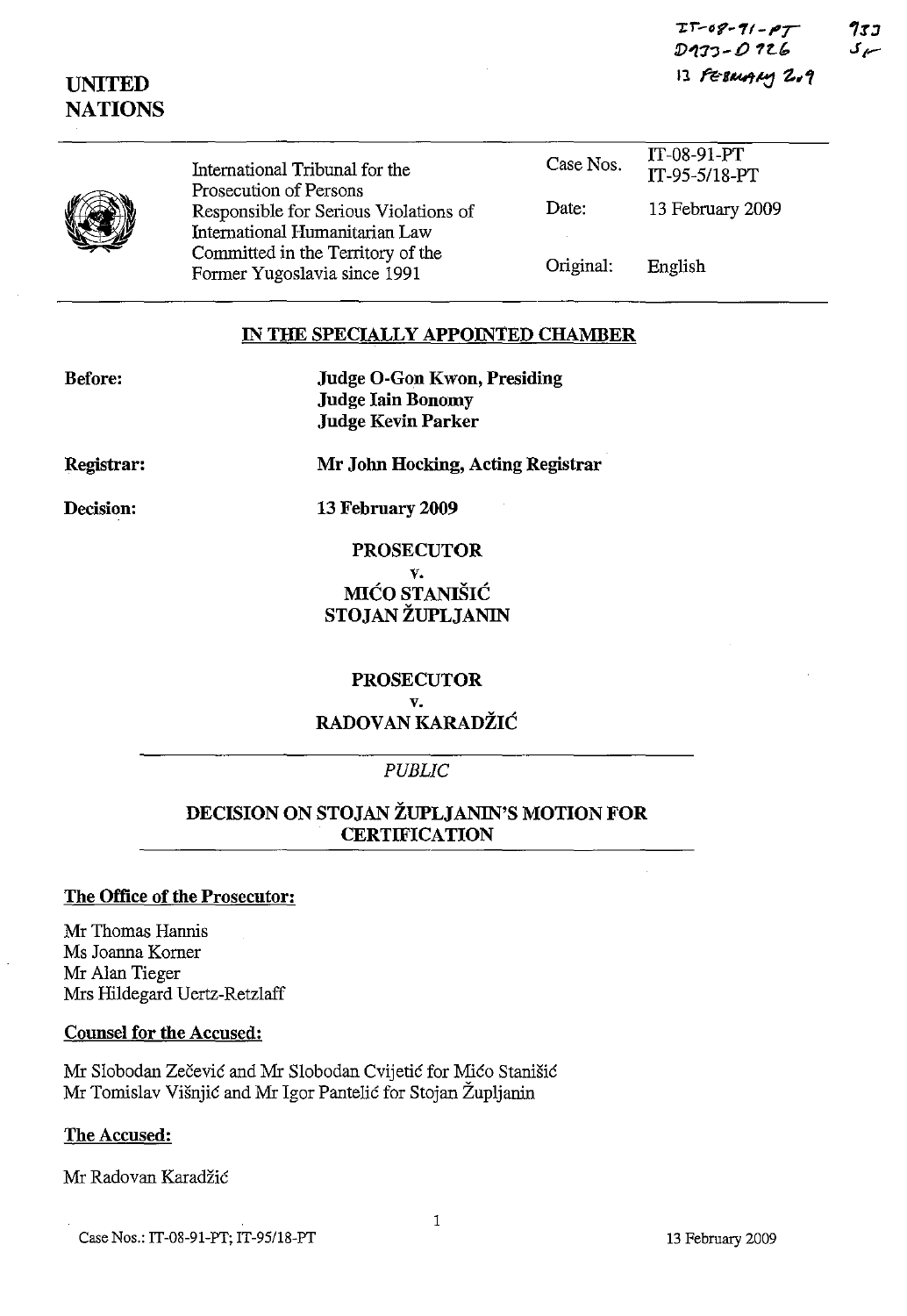1. This decision of a Specially Appointed Chamber ("Chamber") of the International Tribunal for the Prosecution of Persons Responsible for Serious Violations of International Humanitarian Law Committed in the Territory of the Former Yugoslavia since 1991 ("Tribunal") is in respect of "Stojan Zupljanin's Motion for Certification for Interlocutory Appeal of the Decision on Joinder Dated 6 January 2009" filed by Counsel for Stojan Župljanin ("Župljanin Defence") on 12 January 2009 ("Motion").

### A. **Background**

2. On 3 December 2008 the Zupljanin Defence filed simultaneously before Trial Chamber II and Trial Chamber III "Stojan Župljanin's Motion for Joinder with the Case of Radovan Karadžić" ("Župljanin's motion for joinder"). By this motion the Župljanin Defence sought an order pursuant to Article 21 of the Statute of the Tribunal ("Statute") and Rule 48 of the Rules of Procedure and Evidence ("Rules") joining the case of *Prosecutor* v *Stanisic and Zupljanin* with the case of *Prosecutor* v *Radovan Karadiic* and a further order to the Office of the Prosecutor ("Prosecution") to consolidate and amend the indictments against the Accused. On 5 December 2008 the Acting President of the Tribunal assigned the consideration of the motion to this Chamber. On 6 January 2009 the Chamber issued its "Decision on Stojan Zupljanin's Motion For Joinder" denying Zupljanin's Defence request for joinder of the case of *Prosecutor* v *Stanisic and Zupljaniti* with the case of *Prosecutor* v *Radovan Karadiic* ("Joinder Decision").

3. On 12 January 2009 the Zupljanin Defence moved for certification for interlocutory appeal. from the Joinder Decision. On 19 January 2009 Radovan Karadzic ("Radovan Karadzic" or "Karadžić") filed "Karadžić Application for Certification to Appeal Decision on Joinder" seeking certification to appeal the Joinder Decision ("Application"). On 23 January 2009 the Prosecution filed "Prosecution's Consolidated Response to Motions for Certification for Interlocutory Appeal of Decision on Joinder" ("Response") submitting that the Motion and the Application be denied. On 30 January 2009 the Zupljanin Defence filed a request for leave to reply and a reply to the Prosecution's Response.<sup>1</sup>

### **B.** Law

4. Decisions on motions, other than preliminary motions challenging jurisdiction and motions for provisional release, are without interlocutory appeal, save with certification by the Trial Chamber. Rule 73 of the Rules governs the exercise of the Trial Chamber's discretion to grant

<sup>&</sup>lt;sup>1</sup>. Prosecutor v Mićo Stanišić and Stojan Župljanin, Case No. IT-08-91-PT; *Prosecutor* v *Radovan Karadžić*, Case No: IT-95-5/18-PT, "Stojan Zupljanin's Reply to the Prosecution's Consolidated Response to Motions for Certification for Interlocutory Appeal of Decision on Joinder", 30 January 2009 ("Reply").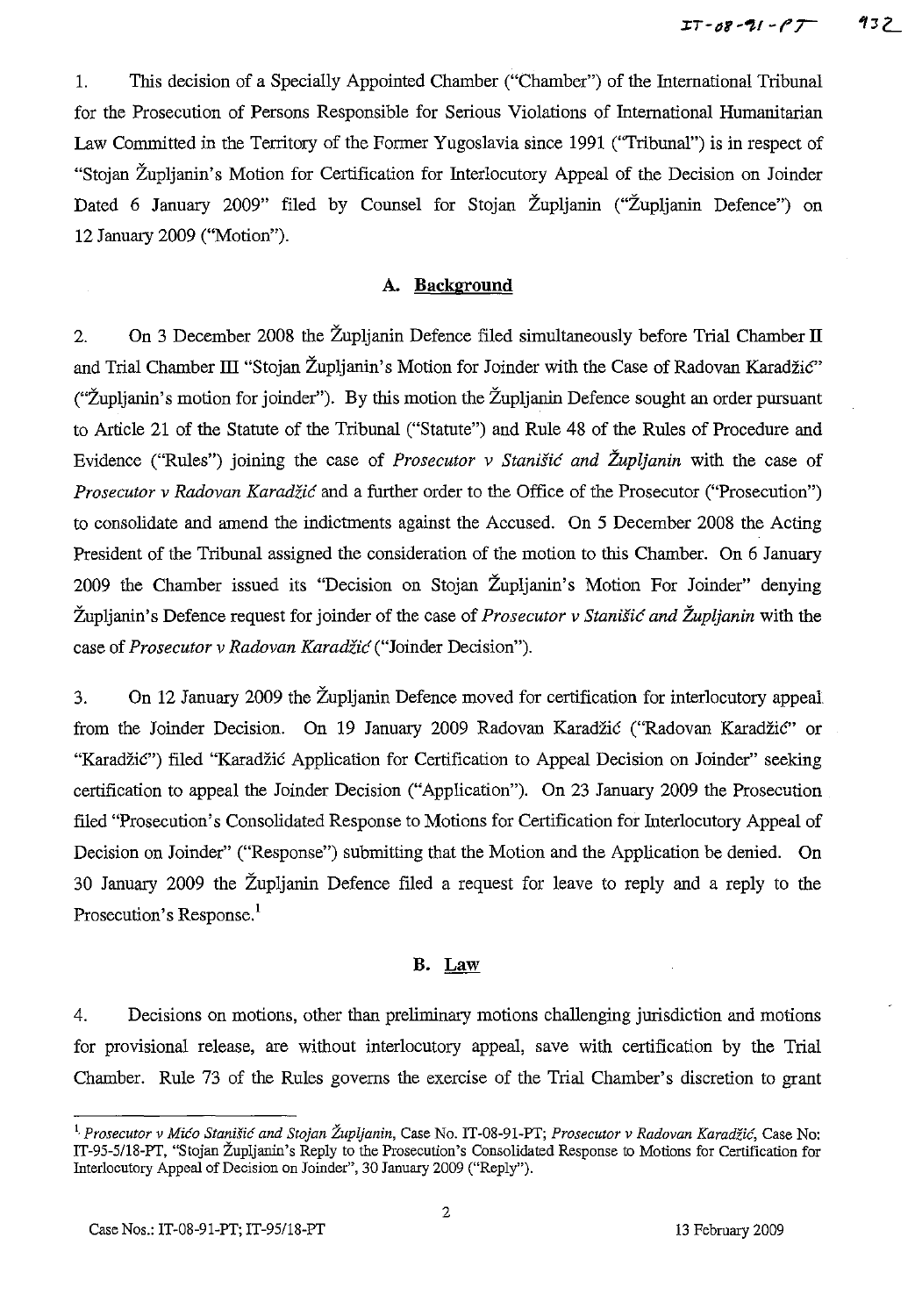certification for an interlocutory appeal. The effect of Rule 73(B) is to preclude certification unless the conditions set out in this Rule are satisfied, but, even where these conditions have been satisfied, certification remains in the discretion of the Trial Chamber.<sup>2</sup> According to Rule 73(B) a Trial Chamber may grant certification "if the decision involves an issue that would significantly affect the fair and expeditious conduct of the proceedings or the outcome of the trial, and for which, in the opinion of the Trial Chamber, an immediate resolution by the Appeals Chamber may materially advance the proceedings." A request for certification is not concerned with whether a decision was correctly reasoned or not, which is a matter for appeal whether interlocutory or one after the final judgement has been rendered.<sup>3</sup>

### **c. Submissions**

5. The Zupljanin Defence submits that, **in** general, the issues involved in relation to joinder *a priori* engage the factors to be considered under Rule 73(B) and that the arguments advanced in Zupljanin's motion for joinder directly concern the fair and expeditious conduct of the proceedings.<sup>4</sup> With respect to the second leg of the test set out by Rule  $73(B)$  it is submitted that the appropriate enquiry should be whether a showing has been made that the appeal can succeed, *i.e.* that the Trial Chamber committed an error as to the applicable law, that it made a patently incorrect conclusion of fact, or that it abused its discretion.<sup>5</sup> It is submitted further that the Chamber committed a number of errors in the Joinder Decision, in particular in considering the wrong operative indictment in the Karadžić case,<sup>6</sup> in assessing the importance to be attached to consistency in judgments (and in sentences)," in presuming that the cases of *Stanisic and Zupljanin* and *Karadžić* are at markedly different stages of pre-trial preparation,<sup>8</sup> in failing to consider alternatives to its finding that joinder would disrupt the completeness of the *Karadzić* case,<sup>9</sup> and in its conclusions regarding the burden of separate trials on the Župljanin Defence.<sup>10</sup>

6. Radovan Karadzic seeks certification to appeal the Joinder Decision and joins in the arguments of the Zupljanin Defence. He submits that the issue of joinder is significant enough to

<sup>2</sup> *Prosecutor* v *Strugar,* Case No. IT-0l-42-T, "Decision on Defence Motion for Certification", 17 June 2004, para 2.

<sup>3</sup> *Prosecutor* v. *Milosevic,* Case No. IT-02-54-T, Decision on Prosecution Motion for Certification of Trial Chamber Decision on Prosecution Motion for Voir Dire Proceedings, 20 June 2005 para 4; *Prosecutor*v *Cennak and Markac; Prosecutor* v *Gotovins,* Case No: IT-03-73-PT; IT-01-45-PT, "Decision on Defence Application for Certification to Appeal Decision on the Prosecution's Consolidated Indictment and for Joinder", 14 August 2006, para 10; *Prosecutor* v *Milutinovic et al,* Case No. IT-05-87-T, "Decision on Defence Application for Certification of Interlocutory Appeal of Rule 98bis Decision", 14 June 2007, para 4.

<sup>4</sup> Motion, para 5.

<sup>5</sup> Motion, para 4.

<sup>6</sup> Motion, paras 7, 8.

<sup>7</sup> Motion, paras 9-11.

<sup>8</sup> Motion, paras 12, 13.

<sup>&</sup>lt;sup>9</sup> Motion, paras 14, 15.

<sup>&</sup>lt;sup>10</sup> Motion, paras 16, 17.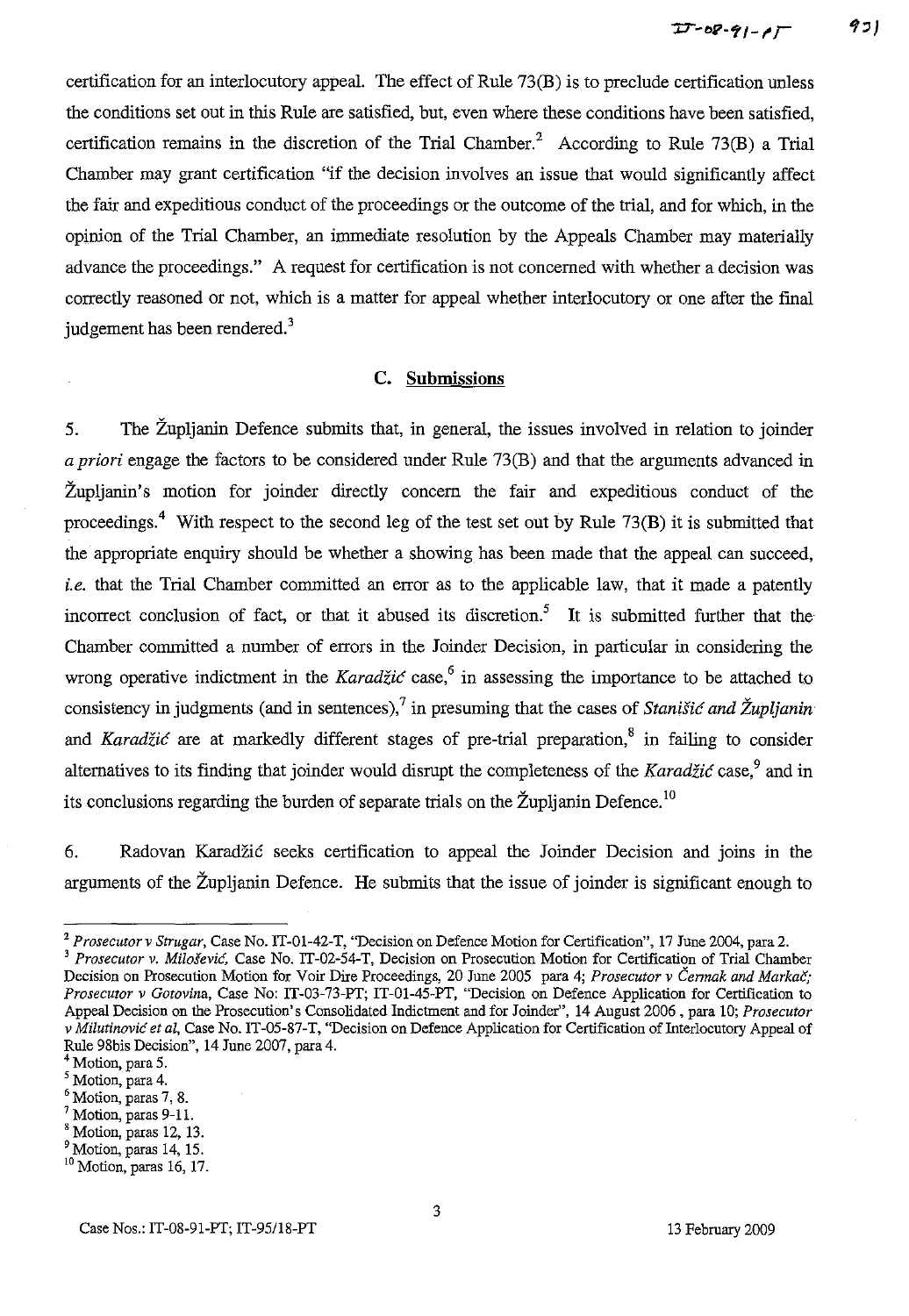warrant an interlocutory decision. Support for this argument is sought in decisions on certification of other cases involving joinder.<sup>11</sup>

7. The Prosecution submits that the Motion and the Application fail to meet the requirements of Rule 73 of the Rules and merely reiterate the arguments raised in Stojan Zupljanin's motion for joinder and the respective reply, which have been fully addressed by the Chamber.<sup>12</sup> It is submitted that the Joinder Decision does not raise issues that would significantly affect the fair and expeditious conduct of the proceedings or the outcome of the trial and that the expeditious conduct of the proceedings is fostered by the Joinder Decision because joining cases would delay the trial against Stanisic and Zupljanin and would lead to a longer and more complex trial for the three Accused.<sup>13</sup> It is submitted further that resolving the matter after the trial would not unnecessarily complicate and delay the proceedings and that it would be a decision to join the trials that would have such effect.<sup>14</sup> If the Chamber finds that the Motion and the Application satisfy the criteria of Rule 73(B), the Prosecution submits that the Chamber should refrain from exercising its discretion to grant certification given the unlikelihood of a successful appeal of this matter.<sup>15</sup> It submits that the party seeking certification must identify an error in law or fact that has the capacity to significantly affect the fair and expeditious conduct of the proceedings or outcome of the trial, that in cases of decision involving discretion, the identified error must be "discernable", and that the Motion and the Application have failed to identify such error.<sup>16</sup> The Prosecution further submits that the allegations of errors in the Motion are not supported by the jurisprudence or the facts of the two cases.<sup>17</sup>

8. In its Reply the Zupljanin Defence does not make new submissions in support of its Motin but addresses specific arguments of the Prosecution.

### **D. Discussion**

9. The submissions of the parties reveal a great deal of disagreement as to what the basis for the Chamber's consideration whether to grant certification for interlocutory appeal should be.

<sup>&</sup>lt;sup>11</sup> Application, paras 3-7 referring to *Prosecutor* v *Slobodan Milošević*, Case No. IT-02-54-T, "Decision on Prosecution Application for Leave to File an Interlocntory Appeal", 9 January 2002 and to *Prosecutor* v *Popovic* et al, Case Nos. IT-02-57-PT, IT-02-58-PT; IT-02-63-PT; IT-02-64-PT; IT-04-80-PT; IT-05-86-PT "Decision on Motion for Certification of Joinder Decision for Interlocutory Appeal", 6 October 2005; and to *Prosecutor* v *Gotovina et al,* Case Nos. IT-0l-45-PT; IT-03-73-PT, "Decision on Defence Application for Certification to Appeal Decision on Prosecution's Consolidated Motion to Amend the Indictment and for Joinder, 14 August 2006.

<sup>12</sup> Response, para 2.

<sup>13</sup> Response, para 7.

<sup>14</sup> Response, para 8. <sup>15</sup> Response, para 2.

<sup>&</sup>lt;sup>16</sup> Response, paras 4, 8, 15.

<sup>&</sup>lt;sup>17</sup> Response, paras 10-14.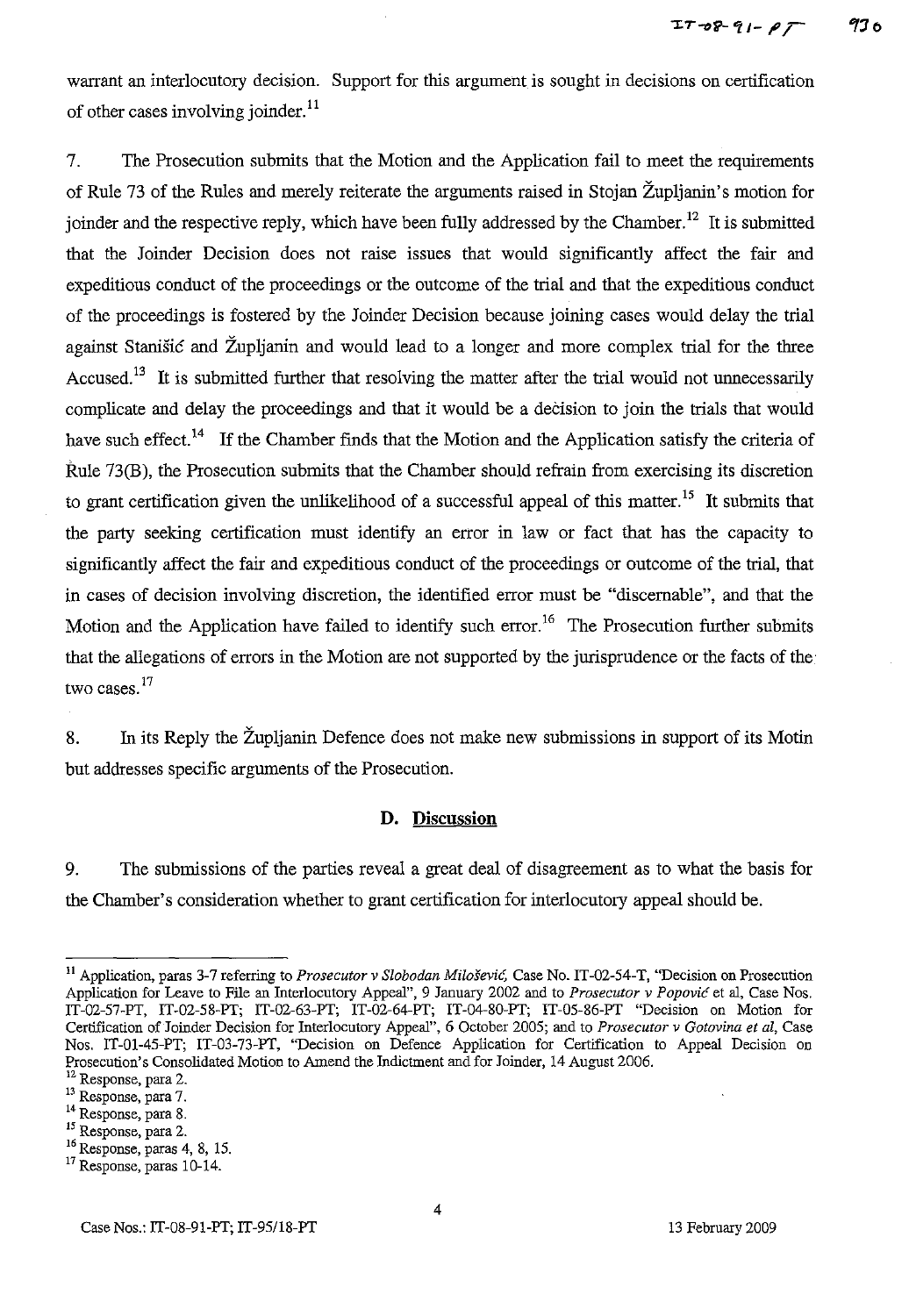10. As indicated earlier, a consideration whether to certify a motion for interlocutory appeal is not concerned with the correctness of a decision but with a consideration whether the criteria set out in Rule 73(B) are met.<sup>18</sup> Even where these criteria are met the Chamber retains discretion to decide whether certification is appropriate in the specific circumstances of a case.

11. Further, in the view of the Chamber, it is not the general legal qualification<sup>19</sup> of the issue dealt with in a decision, but, rather, the issues raised by the specific decision in the specific circumstances of the case that should serve as a basis for the Chamber's consideration whether to certify this decision for interlocutory appeal. Certification should only be granted if there is a risk that the decision, if allowed to stand, would significantly affect the fair and expeditious conduct of the proceedings or the outcome of the trial. The Chamber, therefore, cannot accept the arguments advanced by the Zupljanin Defence and Karadzic that issues related to joinder *a priori* engage the factors to be considered under Rule 73(B).

12. The issues before the Chamber in the circumstances of the present case are (a) whether denial of joinder of the *Stanišić and Župljanin* case with the *Karadžić* case would significantly affect the fair and expeditious conduct of the proceedings or the outcome of the trial, and (b) whether an immediate resolution of the Appeals Chamber may materially advance the proceedings.

13. In the view of a majority of the Chamber, none of the arguments advanced by the Zupljanin Defence and Karadzic explains how the decision to deny joinder affects the fair and expeditious conduct of the proceedings or the outcome of the trial. If Mico Stanisic and Stojan Župljanin are tried separately their trial would be expected to start sooner, to last shorter, and to be less complex. Conducting two separate trials will not affect the rights to fair trial of any of the Accused. It will not prevent the Accused from calling witnesses they wish to call or from conducting their own cross-examination. It will further allow for Stojan Zupljanin and Radovan Karadzic to be called as witnesses in each others respective cases, if they so choose, which would not have been possible if they were to be tried jointly. It would be a decision to conjoin rather than one to deny joiner that would have the potential to affect the fair and expeditious conduct of the proceedings. It is for this purpose that Rule 82 of the Rules provides for specific guarantees for the rights of accused in joint trials.<sup>20</sup> In conclusion, a majority of the Chamber is not persuaded that its decision to deny joinder

<sup>18</sup> *See* supra, para 4.

<sup>&</sup>lt;sup>19</sup> The Rules provide for categories of cases, for which no certification for interlocutory appeal is necessary. (See Rule 72(B)(i) and Rule 65(D» Had it been intended that joinder, in and of itself, would meet the requirements of Rule 73(B), joinder would have been included explicitly among this category of cases.

<sup>&</sup>lt;sup>20</sup> Rule 82 of the Rules provides:

<sup>(</sup>A) In joint trials, each accused shall be accorded the sane rights as if such accused were being tried separately. (B) The Trial Chamber may order that persons accused jointly under Rule 48 be tried separately ifit considers it **necessary in order to avoid a conflict of interests that might cause seriousprejudice to an accused, or to protect** the interests of justice.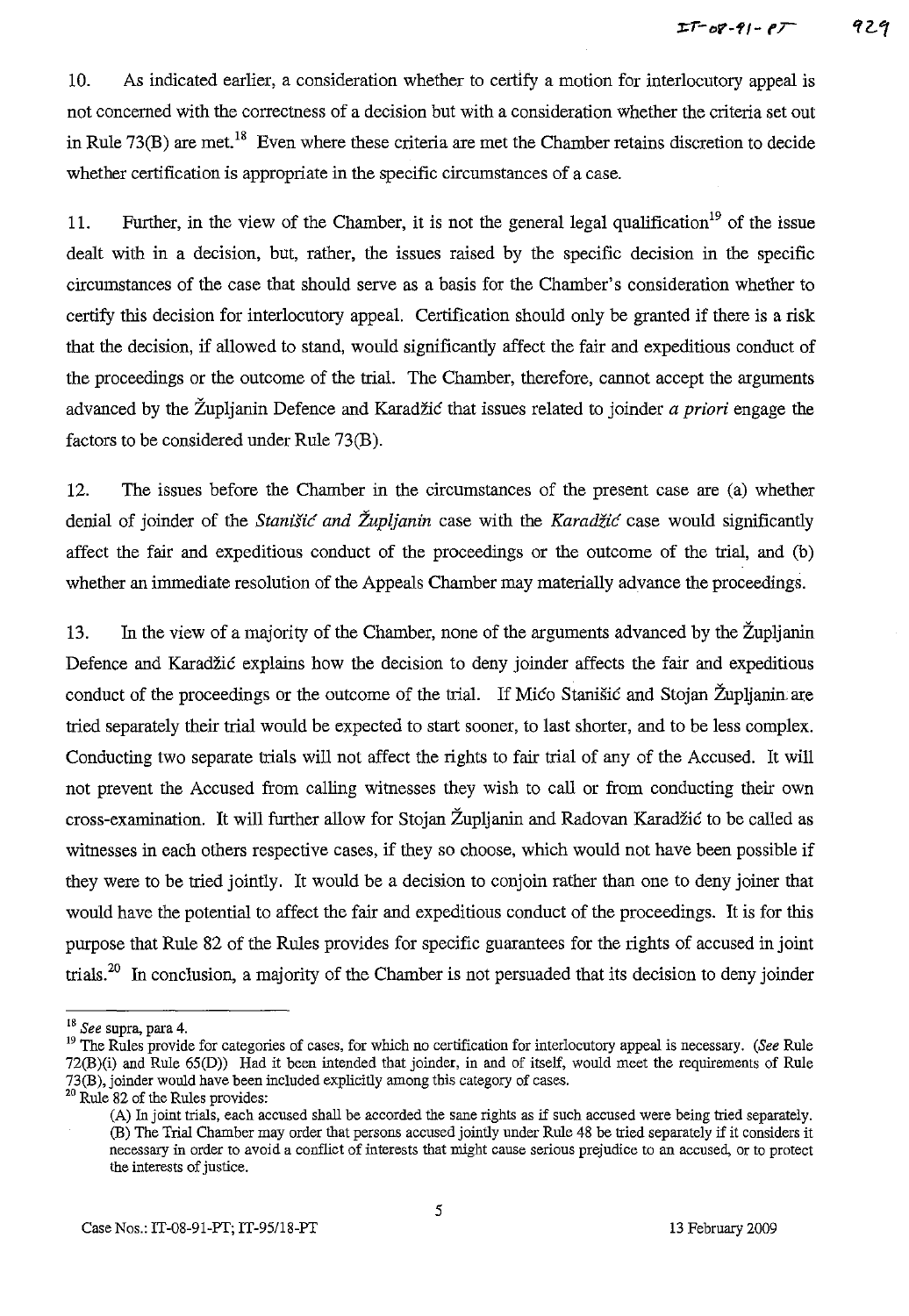of the *Stanisic and Zupljanin* case with the *Karadiic* case may affect the fair and expeditious conduct of the proceedings or the outcome of the trial in either case.

14. By Rule 73(B) of the Rules the Chamber must also consider whether an immediate resolution of the Appeals Chamber may materially advance the proceedings in the present case. None of the submissions advanced by the parties identifies any basis to support such a conclusion. Rule 73(B) governs interlocutory appeals only. In the view of a majority of the Chamber, the question before the Chamber pursuant to this Rule, therefore, is not whether the matter may be raised on appeal at all but whether an appeal *at this stage* may materially advance the proceedings. **It** is unclear to a majority of the Chamber how in these circumstances an immediate resolution of the Appeals Chamber may materially advance the proceedings.

15. Finally, a majority of the Chamber would indicate here that had it been able to be satisfied that the criteria of Rule 73(B) have been met, it would not be persuaded that a due weighing of the relevant considerations would justify an exercise of its discretion in favour of granting certification for interlocutory appeal.

For the foregoing reasons and pursuant to Rule 73 of the Rules the Chamber hereby

- **DENIES** leave to the Zupljanin Defence to file a Reply;

- by a majority, Judge Kwon dissenting, **DENIES** the Motion and the Application.

Done in English and French, the English text being authoritative.

Dated this thirteenth day of February 2009 At The Hague The Netherlands

Judge O-Gon Kwon

Presiding

**[Seal of the Tribunal]**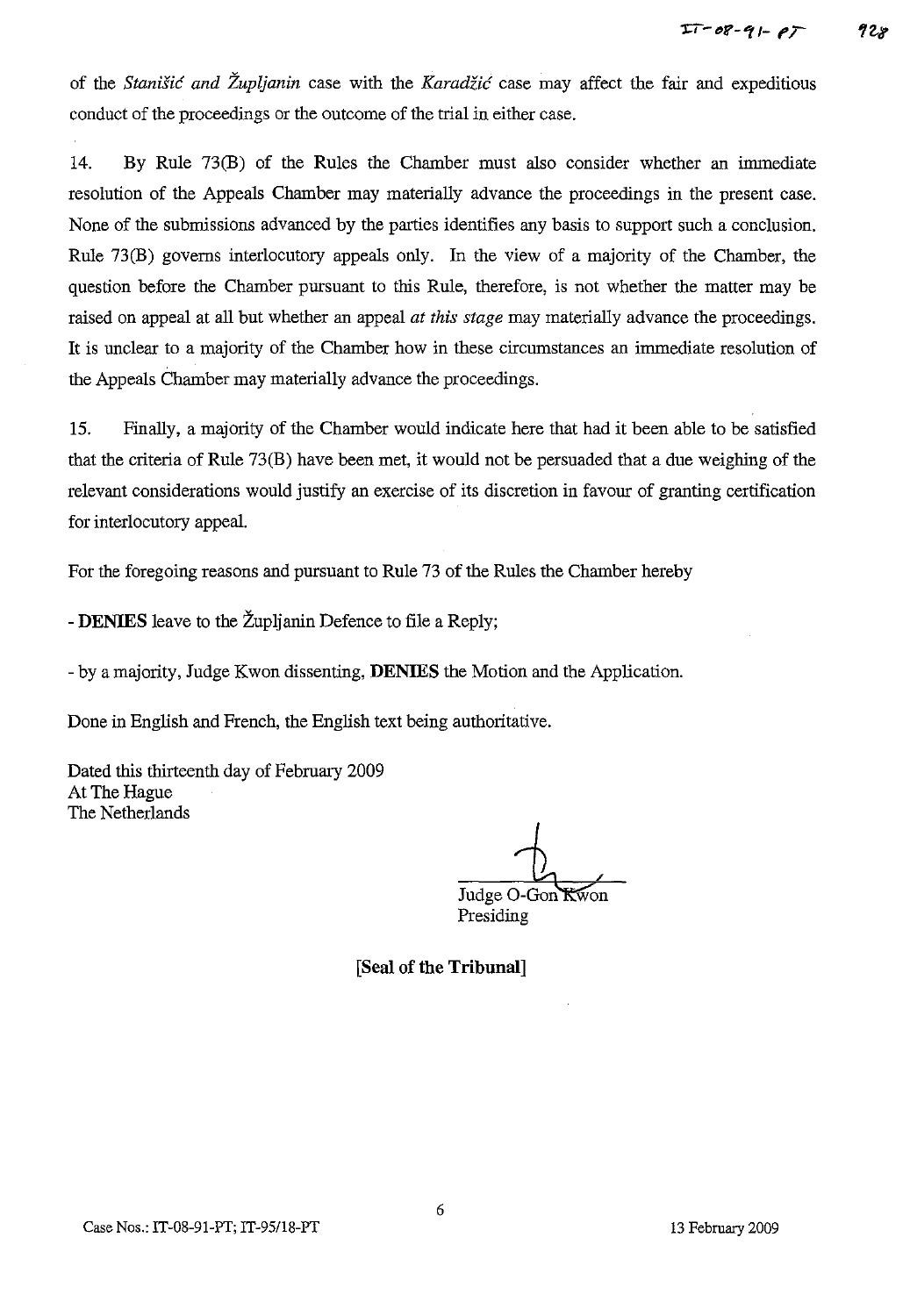# **DISSENTING OPINION OF JtJDGE KWON**

1. In order for a Trial Chamber to grant certification for appeal against a decision, the twopronged of requirement of Rule 73 (B) should be met: (1) that the impugned decision involves an issue that would significantly affect the fair and expeditious conduct of the trial or the outcome of the trial; and (2) that an immediate resolution by the Appeals Chamber may materially advance the proceedings. As is clear in the jurisprudence of the Tribunal, certification is not concerned with whether the impugned decision was correctly reasoned or not.<sup>21</sup>

2. In seeking joinder with the Karadžić case, Župljanin argues that—in addition to meeting the requirements of Rule 48-joinder would serve the interests of justice and also protect Zupljanin's right to a fair trial by preventing duplication of evidence, minimising hardship to witnesses, promoting judicial economy and ensuring consistency in judgements.<sup>22</sup> His argument concerning judicial economy is premised on the conclusion that one joint trial is more expeditious than two separate ones.<sup>23</sup> Therefore the issue in the Impugned Decision, viewed in this context, is clearly one that would significantly affect the fair and expeditious conduct of the proceedings, and as such, the first prong of Rule 73 (B) is satisfied.

3. As regards the second prong of Rule 73(B), I note that no date has been set for either of the trials in question to begin, and resolution by Appeals Chamber could reasonably be expected before the start of either trial. Since the issue in the Impugned Decision relates to the expeditious conduct of the proceedings, I consider that an immediate resolution by the Appeals Chamber may materially advance the proceedings. Therefore, the second prong of Rule 73 (B) is also satisfied.

4. For these reasons, I am of the opinion that both requirements of Rule 73(B) are satisfied, and I am in favour of granting the Motion.

<sup>21</sup> *See,* for example, *Prosecutor* v. *Milosevic,* Case No. IT-02-54-T, Decision on Prosecution Motion for Certification of Trial Chamber Decision on Prosecution Motion for Voir Dire Proceedings, 20 June 2005, para. 4; *Prosecutor v. Popović et al.*, Case No. IT-05-88-T, Decision on Miletić's Request for Certification of the Decision on Defence Objections to the Admission of the Expert Statement of General Rupert Smith, 15 April 2008, p. 4.

 $^{22}$  Stojan Zupljanin's Motion for Joinder with the Case of Radovan Karadžić ("Zupljanin Motion for Joinder"), 2 December 2008, paras. 13-23. *See also* Karadzic Response to Joinder Motion, 15 December 2008, in which Karadzic expresses his support for the Zupljanin Motion for Joinder, citing the benefits of calling common defence witnesses only once, and of the potential division of labour between additional defence counsel.

Župljanin Motion for Joinder, paras. 18-19.